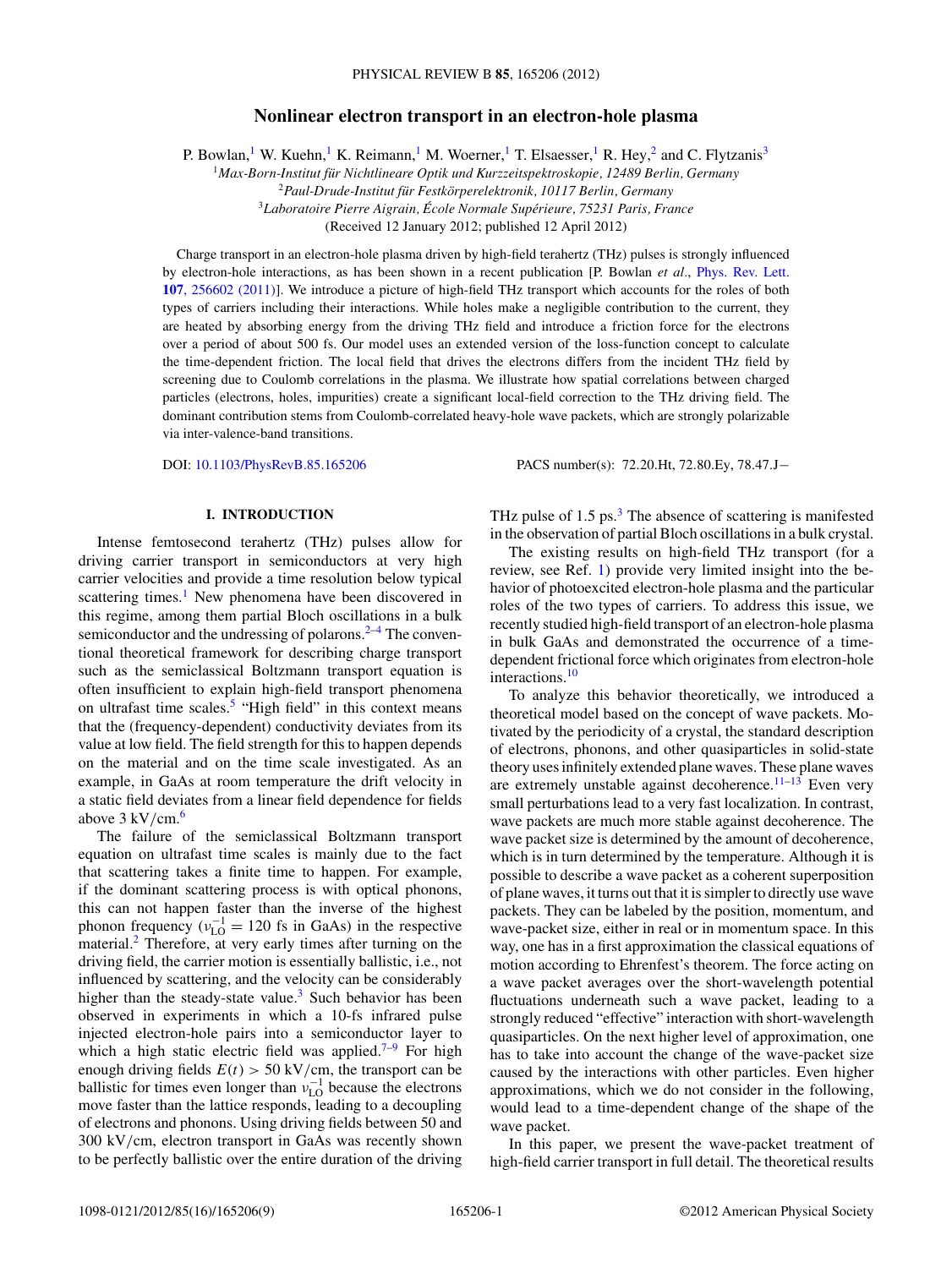<span id="page-1-0"></span>are complemented by additional experimental data to address the following questions: (i) Does the transition from ballistic to driftlike transport of electrons in an electron-hole plasma depend on the THz frequency? (ii) Does the high-field electron transport on ultrafast time scales depend on the delay *τ* between the photoexcitation of electron-hole pairs and the THz pulse driving the electrons? (iii) Is the electron transport influenced by the initial excess energy of the photoexcited electron-hole pairs? The paper is organized as follows. The theoretical model and its results are presented in Sec. II, followed by a summary of the additional data in Sec. [III.](#page-4-0) A discussion is presented in Sec. [IV,](#page-6-0) followed by conclusions in Sec. [V.](#page-7-0)

## **II. THEORY**

For decades, high-field carrier transport in semiconductors has been the subject of extensive theoretical literature.<sup>[6,14–24](#page-8-0)</sup> In this context, the semiclassical Boltzmann transport equation is probably the most widespread concept. $6,25$  In most cases, the scattering terms of the Boltzmann equation are calculated by perturbation theory, inherently assuming that the duration of scattering events is short compared to the time interval between them. This assumption breaks down on ultrafast time scales  $(i.e.,  $t < 300 \text{ fs}$ ) and, thus, the Boltzmann transport equation$ fails and predicts wrong scenarios of high-field transport.<sup>2,3,5</sup> Two reasons are responsible for this: (i) The semiclassical Boltzmann transport equation can not account for quantumkinetic memory effects in the electron-phonon interaction. Theoretical results<sup>[14,15](#page-8-0)</sup> for  $E < 80$  kV/cm have shown that energy nonconserving transitions lead to interferences between the electron–electric-field and the electron-phonon interaction allowing ballistic transport on ultrafast time scales. (ii) In the semiclassical Boltzmann transport equation, the state of a charge carrier is described by its momentum  $\vec{p} = \hbar k$ and by its spatial position  $\vec{r}$ , both being interpreted in a "classical" picture.<sup>[6](#page-8-0)</sup> Quantum mechanics, however, does not allow for a precise, simultaneous measurement of both quantities  $(\Delta x^2 \overline{\Delta p_x^2} \geq \hbar^2/4)$ , leading in a natural way to the concept of wave packets. Recently, we developed a dynamic polaron model that correctly incorporates both issues. $2,3,5$  In the following, we describe an extension of this model for photoexcited electron-hole plasmas in semiconductors.

### **A. Transient friction force derived from the loss-function concept**

The energy loss of charged particles in a solid can be described by the imaginary part of the inverse dielectric function  $\epsilon(q,\omega)$ . If a (classical) particle of charge *e* and velocity  $\vec{v}$  enters a crystal, the dielectric displacement is

$$
\vec{D}(\vec{r},t) = -\nabla \frac{e}{|\vec{r} - \vec{v}t|}.
$$
 (1)

Quantum mechanically, this equation is an approximation valid if the wave-packet size of the particle is smaller than the interatomic distance in the solid, which is the case, e.g., for electrons with keV kinetic energies. Otherwise, the *δ*-like charge density on the right-hand side of Eq. (1) has to be convoluted with the actual charge density of the wave packet. In the following, we consider spherically symmetric Gaussian

wave packets with a spatial extent (root mean square) of  $\sqrt{\Delta x^2}$ . With such a charge distribution, the previous equation reads as

$$
\vec{D}(\vec{r},t) = -\nabla \left[ \int \frac{\exp\left(-\frac{|\vec{r}-\vec{r}'|^2}{\Delta x^2}\right)}{(\pi \Delta x^2)^{3/2}} \frac{e}{|\vec{r}'-\vec{v}t|} d^3 \vec{r}' \right].
$$
 (2)

The semiclassical friction force acting on the charged particle when propagating through a medium with the dielectric function<sup>26</sup>  $\epsilon(q,\omega)$  is given by the electric field created by the medium acting at the spatial position of the particle  $E(\vec{r} = \vec{v}t,t)$ :

$$
\vec{\hat{E}}(\vec{q},\omega) = \frac{\vec{D}(\vec{q},\omega)}{\epsilon_0} \left[ \frac{1}{\epsilon(q,\omega)} - \frac{1}{\epsilon(q,\infty)} \right].
$$
 (3)

 $\hat{E}(\vec{q},\omega)$  and  $\hat{D}(\vec{q},\omega)$  are the four-dimensional Fourier transforms of  $E(\vec{r},t)$  and  $D(\vec{r},t)$ , respectively. The second term in Eq.  $(3)$  subtracts the field from the carrier itself. In the quantum mechanical version of Eq. (3) [cf. Eq. (57) of Ref. [27\]](#page-8-0), one has to consider the energy and momentum conservation of the quanta of the elementary excitations contained in  $\epsilon(q,\omega)$ . Additionally, one also has to consider the thermal fluctuations of the elementary excitations. For the energy relaxation rate and the total scattering rate, this has been done in Refs. [28–30.](#page-8-0)

The frequency- and wave-vector-dependent dielectric function  $\epsilon(\omega, q)$  consists<sup>[28–31](#page-8-0)</sup> of the high-frequency background due to bound electrons ( $\epsilon_{\infty}$ ), the lattice contribution [ $\chi$ <sub>L</sub>( $\omega$ )], and contributions from the free electrons and holes. Since both heavy- and light-hole bands are involved, also inter-valenceband contributions to  $\epsilon(\omega, q)$  have to be included.

In THz-driven electron-hole plasmas, there are two mechanisms of light-matter interaction: (i) the acceleration of carriers, and (ii) the absorption via inter-valence-band transitions. In our experiments, holes make only a minor contribution to the current, so that in the following we take  $v_h = 0$ . The electron ensemble is characterized by an average wave vector  $k \neq 0$  and a width  $\sqrt{\Delta k^2}$ , resulting in a separation of the electron and hole ensembles in *k* space. In a parabolic band, *k* is proportional to the current and  $\Delta k^2$  determines its dynamics. In the ballistic limit,  $k \gg \sqrt{\Delta k^2}$ . In the electron-hole plasma, the scattering between electrons and holes results in an exchange of momentum and energy between the two subensembles. A particularly efficient scattering mechanism is the electroninduced excitation of heavy holes to the light-hole band. $30$ Carrier thermalization, i.e., the formation of quasiequilibrium distributions in the spatially separated electron and hole ensembles with a common carrier temperature *T*eh, occurs on a sub-100 fs time scale $32$  and involves electron-electron, electron-hole, as well as intra- and inter-valence-band scattering of holes. It is, thus, justified to describe  $\Delta k^2$  on the slower time scale of the THz experiment by the common carrier temperature *T*eh. In this regime, interaction of electrons with holes results in a gradual increase of  $\Delta k^2$ , i.e., an increase of *T*eh, causing a transition to driftlike transport.

The time dependence of the electron velocity is due to the force from the local electric field acting on the electron and to the friction force, described by the momentum relaxation time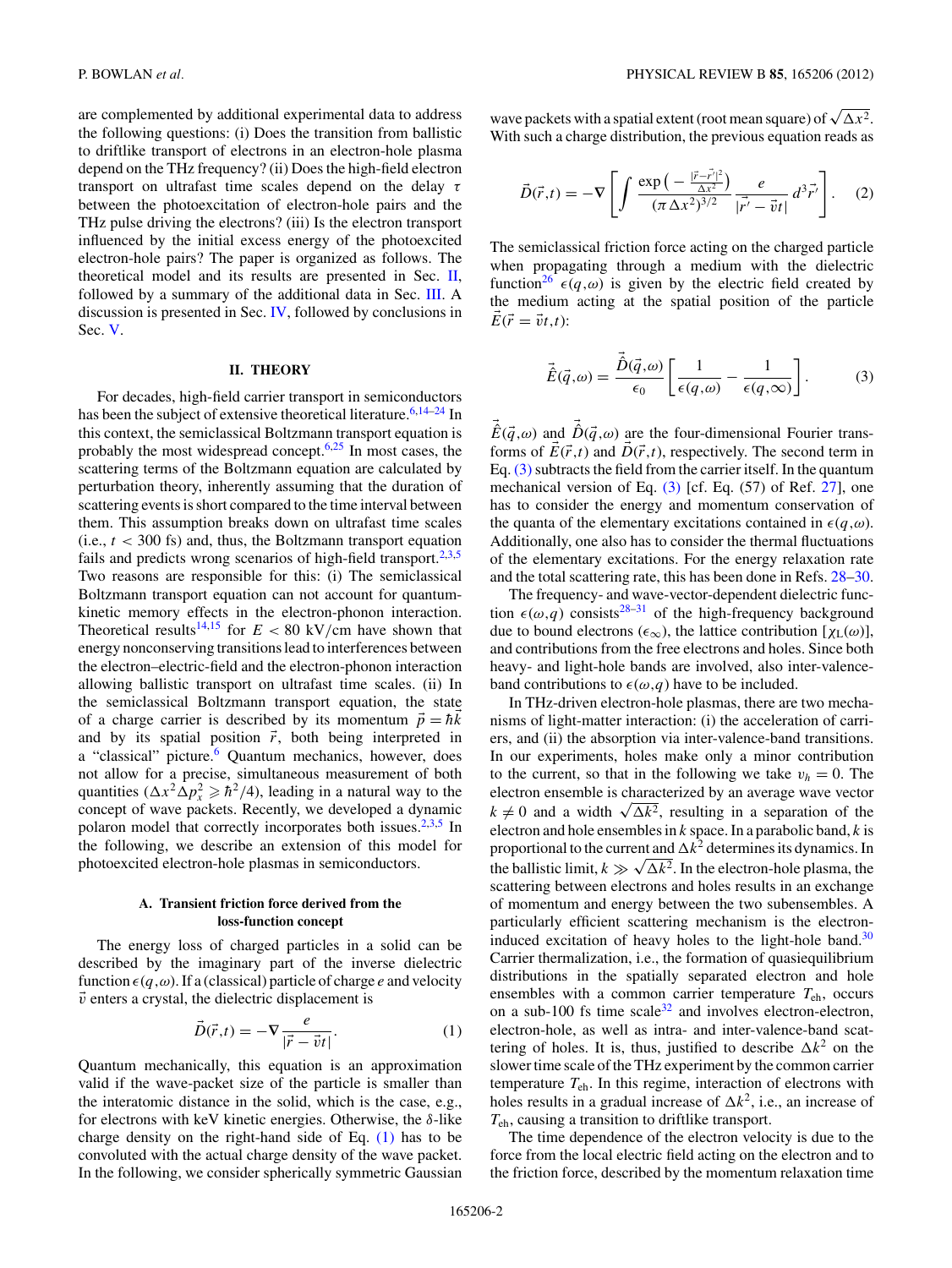<span id="page-2-0"></span>*τm*. This leads to

$$
\frac{dv_e}{dt} = -\frac{v_e}{\tau_m(v_e, p, T_{\text{ch}}, T_L)} - \frac{e E_{\text{loc}}(t, p, T_{\text{eh}})}{m}.
$$
 (4)

To determine the dependence of  $\tau_m$  on  $v_e$ ,  $p$ ,  $T_{eh}$ , and  $T_L$ ,<sup>[33](#page-8-0)</sup> we extended the concept of Eq. (57) of Ref. [27](#page-8-0) to the more general loss-function concept.<sup>[28,29](#page-8-0)</sup> Furthermore, we included the finite size of the electron wave packet [the thermal de Broglie wavelength<sup>3,34</sup> ( $\Delta x^2$ )<sup>-1</sup> = 4  $\Delta k^2$  = 4 *m*  $k_B T_{eh}/\hbar$ ]

$$
\tau_m^{-1} = \frac{e^2}{k^2 \epsilon_0} \int_{-\infty}^{\infty} \int \exp\left(\frac{-\hbar^2 q^2}{4m k_B T_{\text{eh}}}\right) \frac{\vec{q} \cdot \vec{k}}{q^2 |\epsilon(\omega, q)|^2} \times \left\{ \frac{\text{Im}[\chi_L(\omega)]}{\exp\left(-\frac{\hbar \omega}{k_B T_L}\right) - 1} + \frac{\text{Im}[\chi_h(\omega, q, T_{\text{eh}})]}{\exp\left(-\frac{\hbar \omega}{k_B T_{\text{eh}}}\right) - 1} \right\} \times \delta \left( \frac{\hbar^2 [(\vec{k} + \vec{q})^2 - \vec{k}^2]}{2m} + \hbar \omega \right) d^3 \vec{q} d\omega. \tag{5}
$$

This equation contains the hole susceptibility  $\chi_h$  but not the electron susceptibility, since electron-electron scattering can not change the total momentum of the electron ensemble<sup>35</sup> and, thus, can not lead to friction.

The energy deposited in the sample via THz absorption heats the carrier system and yields a time-dependent carrier temperature  $T_{\text{eh}}(t)$ :

$$
\frac{3}{2}k_B[T_{eh}(t) - T_L] = \frac{-e n}{n+p} \int_{-\infty}^t v_e(t') E_{\rm dr}(t') dt' - \frac{m v_e^2(t)}{2}.
$$
\n(6)

 $T_{\text{eh}}(t)$  is given by the total deposited energy minus the kinetic energy of the electrons undergoing transport. We have neglected here electron cooling since this occurs on longer times not relevant to our experiments. The energy left in the carrier system after the end of the THz pulse is very small for the *n*- and *p*-type samples, pointing to small THz absorption and minor changes of *T*eh, while carrier temperatures higher than 4000 K are found for the photoexcited samples.

In Fig. 1, the resulting friction for electrons in GaAs is plotted as a function of electron wave vector and compared to the friction for the initial  $T_{eh} = 300$  K. With only electrons present at  $T_{eh} = 300$  K (solid black line), friction at small *k* vectors is due to the absorption of LO phonons. The strong enhancement of the momentum relaxation rate around  $k = 2.5 \times 10^6$  cm<sup>-1</sup> is caused by the onset of LO phonon emission, which now dominates momentum relaxation. With increasing *k*, the momentum changes by LO phonon emission and absorption tend to compensate each other, resulting in a decrease of the relaxation rate from its maximum value. The addition of holes opens up new channels of electronhole scattering which enhance the momentum relaxation rate throughout the *k* range shown. Here, electron-induced transitions of heavy holes to the light-hole valence band make a strong contribution.<sup>[30](#page-8-0)</sup> For a high carrier temperature  $T_{eh}$  = 5000 K, both carrier-carrier and carrier-phonon scattering are enhanced, giving rise to substantially higher rates of momentum relaxation. The concomitant strong enhancement of friction results in the transition from ballistic to driftlike transport as shown in Figs. 1 and [2](#page-3-0) of Ref. [10.](#page-8-0)



FIG. 1. (Color online) Calculated momentum relaxation rates  $\tau_m^{-1}$ in GaAs of an electron in the  $\Gamma$  valley as a function of its wave vector *k* for hole densities *p* and carrier temperatures *T*eh as indicated.

# **B. Lorentz-Lorenz correction to the local driving field in an electron-hole plasma**

A surprising experimental finding of our work is that spatial correlations between charged particles (electrons, holes, impurities) can create a significant local-field correction to the THz driving field. Starting at room temperature, a hole density as low as  $p \approx 5 \times 10^{16}$  cm<sup>-3</sup> leads to a local-field correction that halves the THz driving field. Gradual heating of the carrier gas during interaction with the THz field diminishes the Coulomb correlation of heavy holes, leading to a vanishing local-field correction at late times. In the following, we present a semiclassical model that illustrates the physics of the local-field correction in detail.

So far, the concept of the Lorentz-Lorenz field has mainly found its application in the physics of electrically insulating materials, e.g., in the local-field correction of the refractive index of dense media. $37-39$  For conducting media such as metals or plasmas, local-field corrections according to the Lorentz-Lorenz field concept are typically less important, $40$ although many-body theories for the dielectric constant (cf. Sec. 5.5.3 of Ref. [25\)](#page-8-0) invoke such effects whenever spatial correlation of charges plays a significant role. In the semiclassical model presented here, we explicitly show that the Lorentz-Lorenz field correction is even present in a plasma if (i) it consists of localized charged particles, i.e., quantum mechanical wave packets and (ii) there is a spatial correlation between charges of both the same and opposite signs.

For simplicity, we calculate the Coulomb energy between two electrically charged wave packets (charges *Q*<sup>1</sup> and *Q*2, spatial extension:  $\sqrt{\Delta x^2}$ , background dielectric constant  $\epsilon_b$ ) at positions  $\vec{r}_1$  and  $\vec{r}_2$  with the effective potential

$$
V(\vec{r}_1, \vec{r}_2, \Delta x^2) = \frac{Q_1 Q_2}{\epsilon_b \epsilon_0 \sqrt{4\Delta x^2 + |\vec{r}_1 - \vec{r}_2|^2}}.
$$
 (7)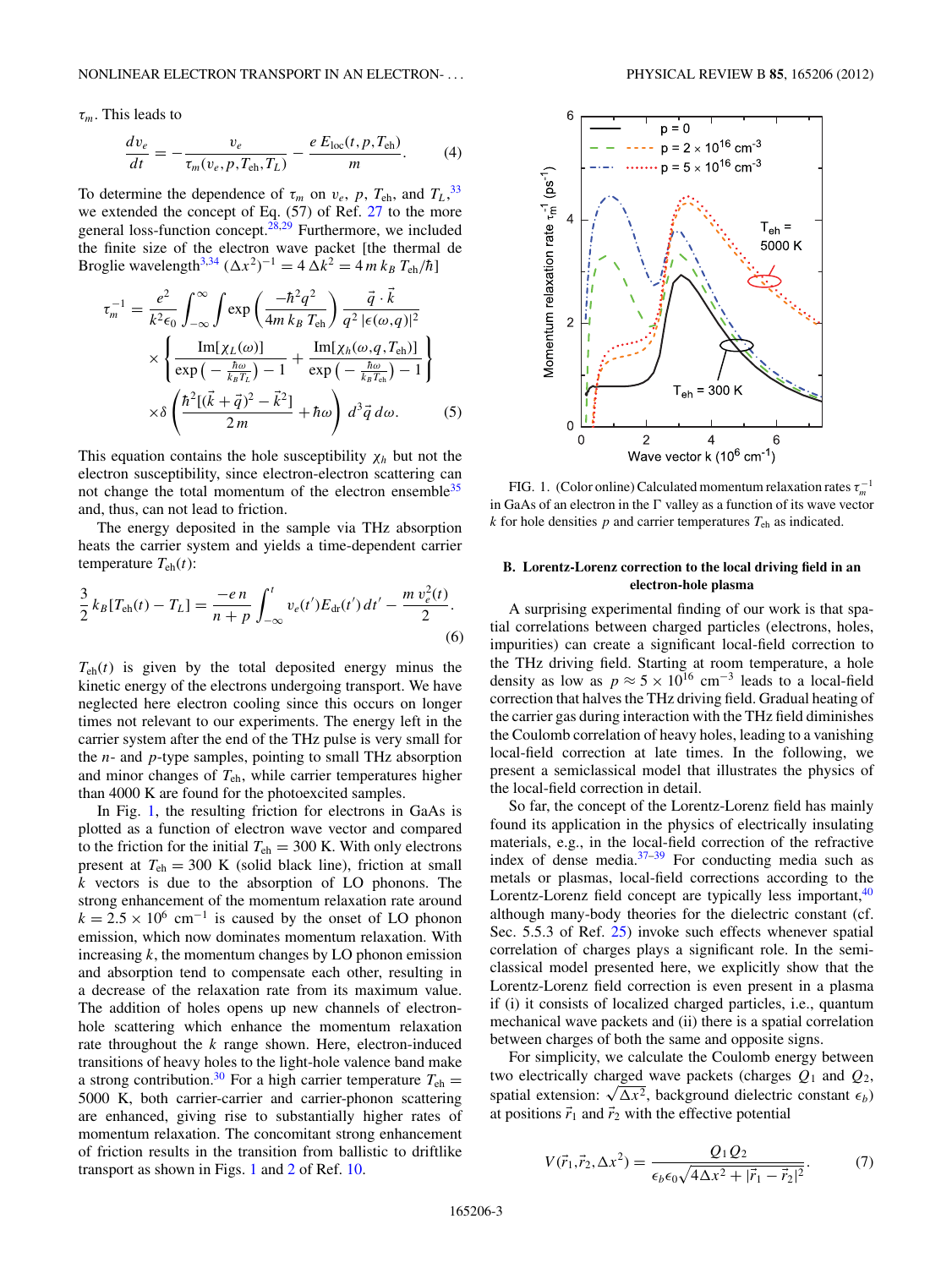<span id="page-3-0"></span>

FIG. 2. (Color online) (a) Charges on a square lattice (Ref. [36\)](#page-8-0) with lattice constant  $a_0$ . (b) Charges at random positions. (c) Radial distributions of spatially correlated charges (frequency of occurrence vs particle distance). Gray lines: charges on a simple cubic lattice, the three-dimensional analog of the case in (a). Dotted line: uncorrelated particles [random positions of charges in space, analog to (b)]. The solid and dashed lines show radial correlations of Coulomb-correlated charges in a plasma at a temperature of  $k_B T = E_{\text{Ryd}}$  (dashed line: charges of the same sign; solid line: charges of opposite sign). (d) Corresponding many-body Coulomb potentials at the origin of the ellipsoid as a function of the macroscopic polarization *P* in the ellipsoid, for a random distribution (dotted line), for a cubic lattice (gray line), and for a plasma (solid line), for *P* parallel to the ellipsoid axis. The dashed-dotted line shows the depolarization field (*P* perpendicular to the ellipsoid axis), which does not depend on the spatial correlation of the charges.

Such a potential describes correctly the Coulomb interaction at large distances  $|\vec{r}_1 - \vec{r}_2| \gg \sqrt{\Delta x^2}$ , but avoids its divergence at  $|\vec{r}_1 - \vec{r}_2| = 0$ . In a semiclassical picture (Ehrenfest's theorem), the divergence is removed by averaging the Coulomb force over the finite size of the involved wave packets. With the spatial extension equal to the Bohr radius,  $\sqrt{\Delta x^2} = a_{\text{Bohr}}$ , one gets the correct ground-state energy of an exciton or a neutral impurity. Next, we place on a simple cubic lattice<sup>36</sup> (lattice) constant:  $a_0 = p^{-1/3}$  with hole density *p*) an equal number of positive and negative charges within an ellipsoid of revolution (spheroid).<sup>[41](#page-8-0)</sup> Now, we calculate the potential at the origin of the ellipsoid (at this location no charge was placed) as a function of the spatial separation  $\Delta \vec{r}$  between the two arrays consisting of the positive and the negative charges. The results (together with the radial distributions) are shown as gray lines in Fig. 2. For an oblate ellipsoid and  $\sqrt{\Delta x^2} \ll a_0$ , one gets the expected results: For a spatial separation parallel to the revolution axis, the calculation yields the potential [dashed-dotted line in Fig.  $2(d)$ ] of the sum of the Lorentz-Lorenz field plus the depolarization field, i.e.,  $\vec{E}_{\text{loc}} = \frac{1}{3}\vec{P}/(\epsilon_b \epsilon_0) - \vec{P}/(\epsilon_b \epsilon_0) = -\frac{2}{3}\vec{P}/(\epsilon_b \epsilon_0)$  with

the macroscopic polarization  $P = ep \Delta \vec{r}$ . In contrast, for a spatial separation of the charged arrays perpendicular to the revolution axis of the oblate ellipsoid, one gets only the potential of the Lorentz-Lorenz field, i.e.,  $\vec{E}_{\text{loc}} = \frac{1}{3}\vec{P}/(\epsilon_b \epsilon_0)$ . So far, our semiclassical many-body model just confirmed the well-known physics contained in the concept of the Lorenz field.<sup>37-39</sup>

Interesting new physics arises when considering deviations from such a perfect insulating crystal. First, we consider the influence of the wave-packet size on the local field. Our calculations show that when we increase the wave-packet size  $\sqrt{\Delta x^2}$  toward the next-neighbor distance  $a_0$  of the cubic lattice the Lorentz-Lorenz field gradually diminishes and even vanishes beyond this point. In contrast, the amplitude of the depolarization field does not depend on  $\sqrt{\Delta x^2}$ , i.e., it even exists for particle wave functions extended over the entire ellipsoid (plane-wave approach).

To investigate the influence of the spatial correlation of charges on the local field, we added various disorders on the spatial positions of the charges. To this end, we introduced random (normally distributed) fluctuations  $\Delta R$  of various amplitudes  $\sqrt{\Delta R^2}$  on both the relative displacement between the positive and negative charges of each pair within the cubic array and on the absolute positions of individual pairs within the array. Similar to the influence of the wave-packet size (see above), once either the fluctuations within a neutral pair or those of the absolute positions of individual pairs reach an amplitude in the order of the next-neighbor distance, i.e.,  $\sqrt{\Delta R^2} \approx a_0$ , the Lorentz-Lorenz field gradually diminishes. In contrast, the depolarization field is unaffected by the disorder. In Fig. 2, we show these trends together with the spatial correlations of the positive and negative charges. To summarize, our semiclassical model calculations show that the Lorentz-Lorenz field occurs only if the wave packets are small compared to the interparticle distance, if a repulsive correlation between charges of identical sign exists and if an attractive correlation between charges of opposite sign exists.

Positively charged heavy holes in the valence band of a semiconductor fulfill such conditions. At room temperature, the wave-packet size is about  $\sqrt{\Delta x^2} \approx 1$  nm, much smaller than the average mutual separation between them,  $p^{-1/3} \approx$ 30 nm for  $p \approx 5 \times 10^{16}$  cm<sup>-3</sup>. On the one hand, due to the mutual Coulomb repulsion, they avoid each other, leading to a pronounced antibunching of heavy holes [dashed line in Fig. 2(c)]. On the other hand, a heavy hole is a polarizable particle on its own, i.e., an external electric field can cause a coherent superposition of a heavy- and light-hole wave packet, the mutual spatial separation of which shows a pronounced attractive spatial correlation, similar to that between the electron and the ion core within an atom. Thus, our surprising experimental finding<sup>10</sup> that, at  $T = 300$  K, a hole density as low as  $p \approx 5 \times 10^{16}$  cm<sup>-3</sup> leads to a local-field correction that halves the THz driving field is the consequence of the Lorentz-Lorentz field in a Coulomb-correlated plasma. Heating of the carrier gas during interaction with the high-field THz pulse gradually diminishes the Coulomb correlation of heavy holes, leading to a vanishing local-field correction at late times.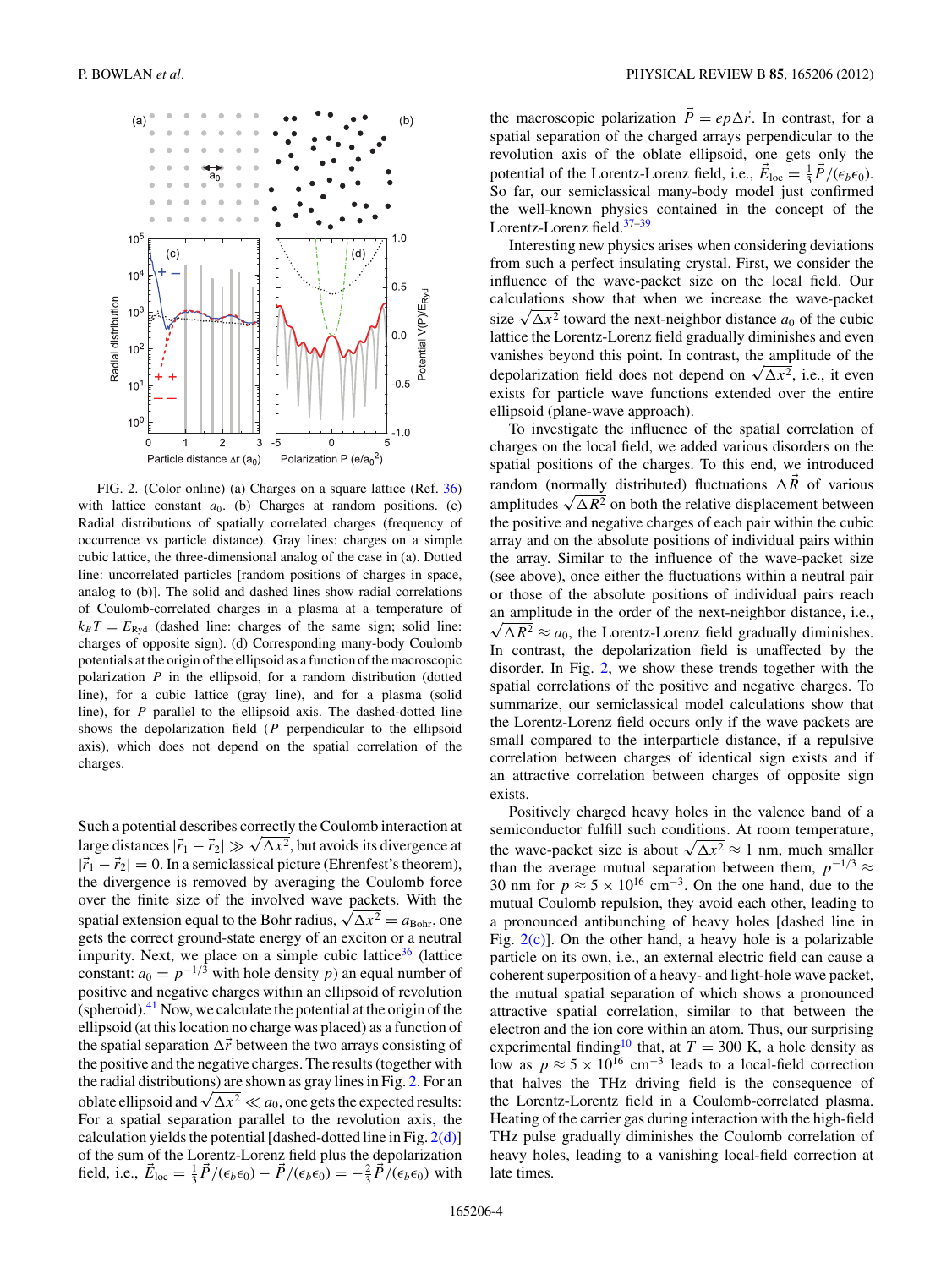### **III. EXPERIMENT**

<span id="page-4-0"></span>Both the applied electric field and the current need to be measured with a time resolution of 100 fs in order to check the predictions of theory by experiment. In our measurements, we use the electric field of a strong THz pulse and determine its time dependence by electro-optic sampling. The time-dependent current leads to the emission of transient electric fields, which can also be measured by electro-optic sampling. If the current is limited to a layer thin compared to the THz wavelength, the relation between the current  $j(t)$  and the emitted field  $E_{em}(t)$  is particularly simple:<sup>45–47</sup>

$$
j(t) = -2E_{\rm em}(t)/(Z_0 d). \tag{8}
$$

To measure the emitted field, we use that the transmitted field  $E_{tr}(t)$  is equal to the sum of emitted and incident fields  $E_{\text{tr}}(t) = E_{\text{in}}(t) + E_{\text{em}}(t)$ . Thus, we obtain the emitted field as the difference between the transmitted and incident fields. To extract the current from the photoexcited carriers, we measure the transmitted field transients with and without photoexcitation,  $E_{tr}^{\text{with}}(t)$  and  $E_{tr}^{\text{without}}(t)$ . The difference between these transients is the field emitted from the photoexcited carriers. The corresponding current is then obtained using Eq. (8). In this thin-layer geometry, the field acting on the carriers, the driving field, is equal to the transmitted field $45-47$  $E_{dr}(t) = E_{tr}(t)$ .

Our sample is grown by molecular beam epitaxy. It consists of a 500-nm-thick GaAs layer, which clearly fulfills the requirement for the thin-layer geometry since  $\lambda_{\text{THz}} =$ 150  $\mu$ m, and two 300-nm  $Al_{0.4}Ga_{0.6}As$  cladding layers. All experiments shown here were done with the sample at room temperature. Our experimental setup is shown in Fig. 3. The



FIG. 3. (Color online) Experimental setup. A Ti:sapphire oscillator-amplifier system generates 30-fs pulses around 800-nm wavelength. THz pulses are generated by optical rectification in GaSe. A Si filter removes the unconverted 800-nm light. The THz pulses are focused onto the GaAs sample and then imaged onto a ZnTe crystal for electro-optic sampling, using a small portion of the unamplified 800-nm pulses as probe. Part of the amplifier pulses is sent to a sapphire plate for a white-light continuum, which is spectrally filtered to vary the wavelength for photoexcitation between 650 and 885 nm. With a chopper synchronized to half the amplifier repetition rate, we measure at every time step the THz pulse through the sample both with and without photoexcitation. The photoexcitation pulse is collinear with the THz pulse, unfocused at the sample, and enters through a small hole in the first parabolic mirror. The entire path of the THz pulse is in vacuum.

THz driving pulses are generated by optical rectification of amplified 800-nm pulses in GaSe. $46$  The THz beam is focused onto our sample to accelerate the generated carriers. For electro-optic sampling, we use a thin ZnTe crystal, and the oscillator pulses as the probe pulses. The entire THz beam path is within a vacuum chamber. For photoexcitation, we generate a white-light continuum. By spectral filtering, we can vary the wavelength used for excitation. Additionally, some measurements were done with 400-nm excitation, obtained by second-harmonic generation. Autocorrelation measurements

confirmed that the photoexcitation pulses were always shorter than 150 fs, i.e., much shorter than the THz transients. There are two delays in the experiments: the delay between the pump pulse and the THz pulse (hereafter this is called delay) and the electro-optic sampling delay measuring the time dependence of the THz electric field (hereafter this is called time).

In all experiments discussed in the following, we analyzed the measured fields with the method already presented in Ref. [10.](#page-8-0) We compare the THz transient emitted by the sample with two limiting cases: perfect drift motion and perfect ballistic motion. For perfect drift motion, we have

$$
j_{\text{drift}}(t) \propto E_{\text{dr}}(t) \tag{9}
$$

for perfect ballistic transport

$$
j_{\text{ballistic}}(t) \propto \int_{-\infty}^{t} E_{\text{dr}}(t')dt'.
$$
 (10)

For a monochromatic field, this yields a  $\pi/2$  phase shift compared to the drift motion. To get a quantitative measure for intermediate cases, we introduce the ballisticity  $b(t)$ , defined by

$$
b(t) = \frac{\arg[\tilde{j}(t)] - \arg[\tilde{j}_{\text{drift}}(t)]}{\arg[\tilde{j}_{\text{ballistic}}(t)] - \arg[\tilde{j}_{\text{drift}}(t)]},
$$
(11)

using the definitions in Eqs. (8)–(10). The complex valued  $\tilde{j}(t)$ are obtained from the real valued  $j(t)$  by a Fourier transform, zeroing the negative-frequency components, multiplying all components with frequencies *>*0 by 2, and a back transform. The ballisticity defined in Eq.  $(11)$  is equal to one for perfect ballistic transport and equal to zero for perfect drift transport.

Before presenting additional results, we want to shortly summarize the results already shown in Ref. [10.](#page-8-0) (i) If the only type of carriers present are electrons (*n*-type sample, no photoexcitation), the transport is ballistic over the whole length of the THz pulse. (ii) If there are only holes present (*p*-type sample, no photoexcitation), the current for the same carrier density is at least 7.5 times lower and within the noise limit of the experiment. (iii) If both electrons and holes are present, the transport is dominated by the electrons and there is a transition from ballistic transport at the beginning of the THz pulse to drift transport at later times. The higher the hole density, the faster the transition toward drift transport (comparison of photoexcited *n*-type, *p*-type, and undoped samples). Thus, although holes do not contribute appreciably to the current, they influence the electron transport.

We now present results that show the dependence of transport on (i) the THz frequency, (ii) the delay between the excitation pulse and the THz pulse, including the case when carriers are generated during the THz pulse, and (iii) the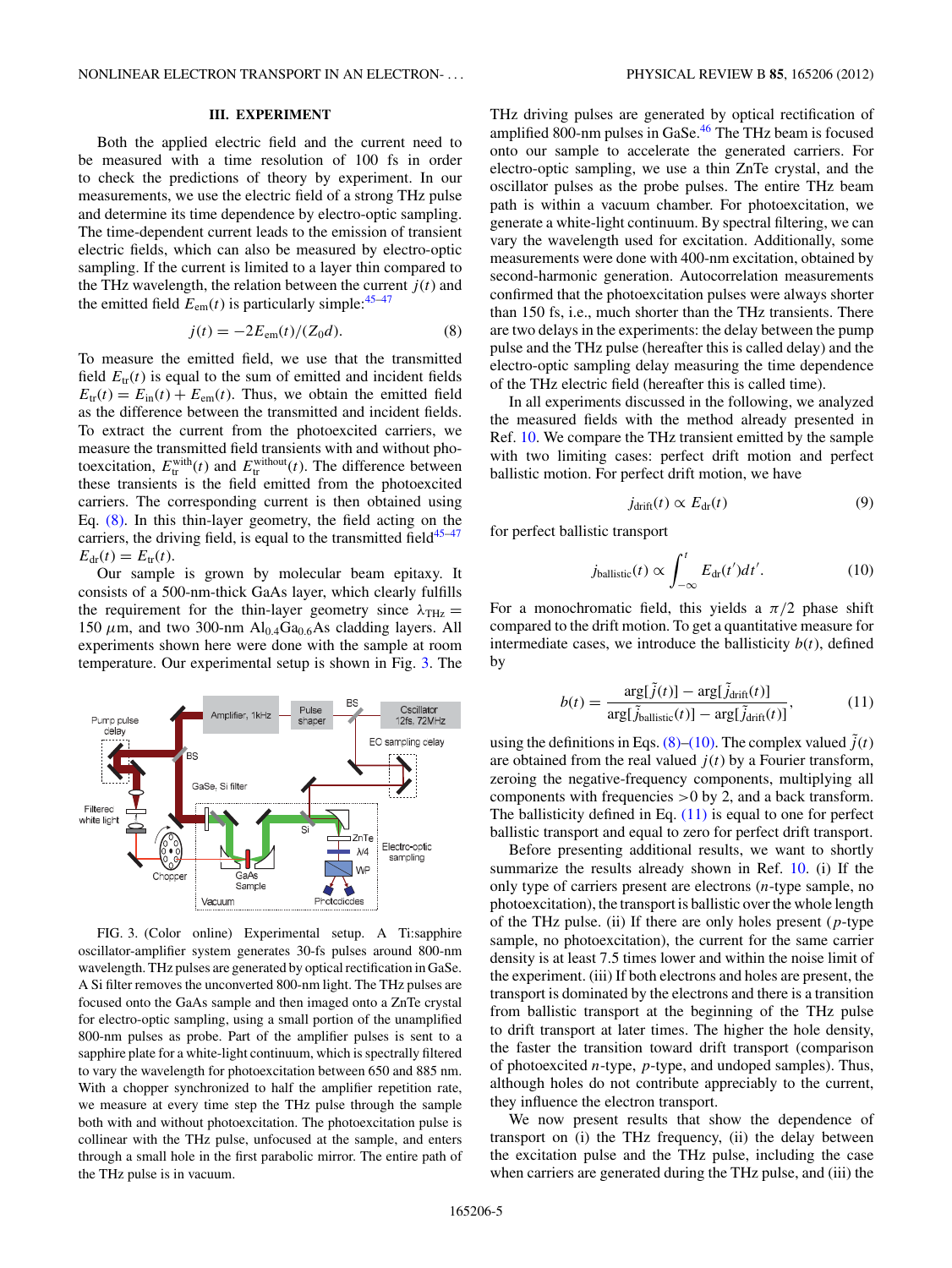<span id="page-5-0"></span>

FIG. 4. (Color online) Measured emitted fields (solid lines) using driving fields with center frequencies of (a) 3 and (b) 2 THz. For comparison, we also plot the ballistic responses calculated from Eq. [\(10\),](#page-4-0) and the fields predicted by our model. The lower parts of both figures show the time dependence of the ballisticity [Eq. [\(11\)\]](#page-4-0).

excitation wavelength. Using a photoexcitation wavelength of 885 nm, an excitation density of  $n = p \approx 2 \times 10^{16}$  cm<sup>-3</sup>, and a THz field strength of 25 kV*/*cm, we compared the emitted fields for different THz center frequencies of 3 and 2 THz. These results are shown in Fig. 4. When using a 2-THz driving field, as we do for all further measurements in this paper, we see the transition from ballistic to drift transport, which occurs over  $\approx$ 300 fs as described in Ref. [10.](#page-8-0) For 3 THz, however, the transport is nearly perfectly ballistic over the entire duration of the driving THz field. This result is reproduced by our model.

To study transport during the time overlap of photoexcitation pulse and THz pulse, we used attenuated pulses from the Ti:sapphire amplifier at 800 nm for photoexcitation to achieve the best possible time resolution and the lowest noise. The experimental results are compared with the results from our model in Fig. 5. At longer delays, when the THz pulse and photoexcitation pulse no longer overlap, the results of the measurement in Fig. 5 are the same as those discussed above and in Ref.  $10$ . As shown in Fig.  $5(b)$ , the ballisticity begins with a value of one, indicating perfect ballistic transport, but decreases slowly with time as the transport becomes more driftlike. At shorter delays, when the photoexcitation pulse arrives within the driving THz pulse, oscillations are seen in



FIG. 5. (Color online) Transport for small delays between photoexcitation and THz pulses. The measured emitted field amplitude (a) and the ballisticity (b) are plotted versus delay and time. For these measurements, the photoexcitation wavelength was 800 nm, the density  $4 \times 10^{16}$  cm<sup>-3</sup>, and the THz field amplitude 50 kV/cm. (c), (d) Corresponding results from our model.

both the emitted field amplitude and in the ballisticity. Figure 6 shows a cut along the center of the photoexcitation pulse, i.e., for  $t = -\tau$ . The electron motion is more ballistic when the photoelectrons are injected at the driving-field extrema compared to the case when they are injected near the zeros of the driving field.

To see how the electron current varies when the carriers are generated at different *k* values in the band structure, we photoexcited carriers with various wavelengths (see Table I). The same driving THz pulse (2 THz, 50 kV*/*cm) and the same excitation densities ( $n = p \approx 2 \times 10^{16}$  cm<sup>-3</sup>) were used in all experiments. Figure [7](#page-6-0) shows the emitted fields for delays of 1.5, 15, and 35 ps after excitation. For long delays, the emitted field transients are nearly independent of excitation wavelength, but at short delays we find a decrease of the field amplitude with shorter wavelengths. In Fig. [8,](#page-7-0) the maximum amplitude of the recorded THz transient is shown as a function of delay. At a photoexcitation wavelength of 885 nm, the amplitude is constant; at shorter wavelengths,



FIG. 6. (Color online) The measured (solid line) and calculated (dashed line) ballisticities along the center of the photoexcitation pulse together with the driving field (dashed-dotted line).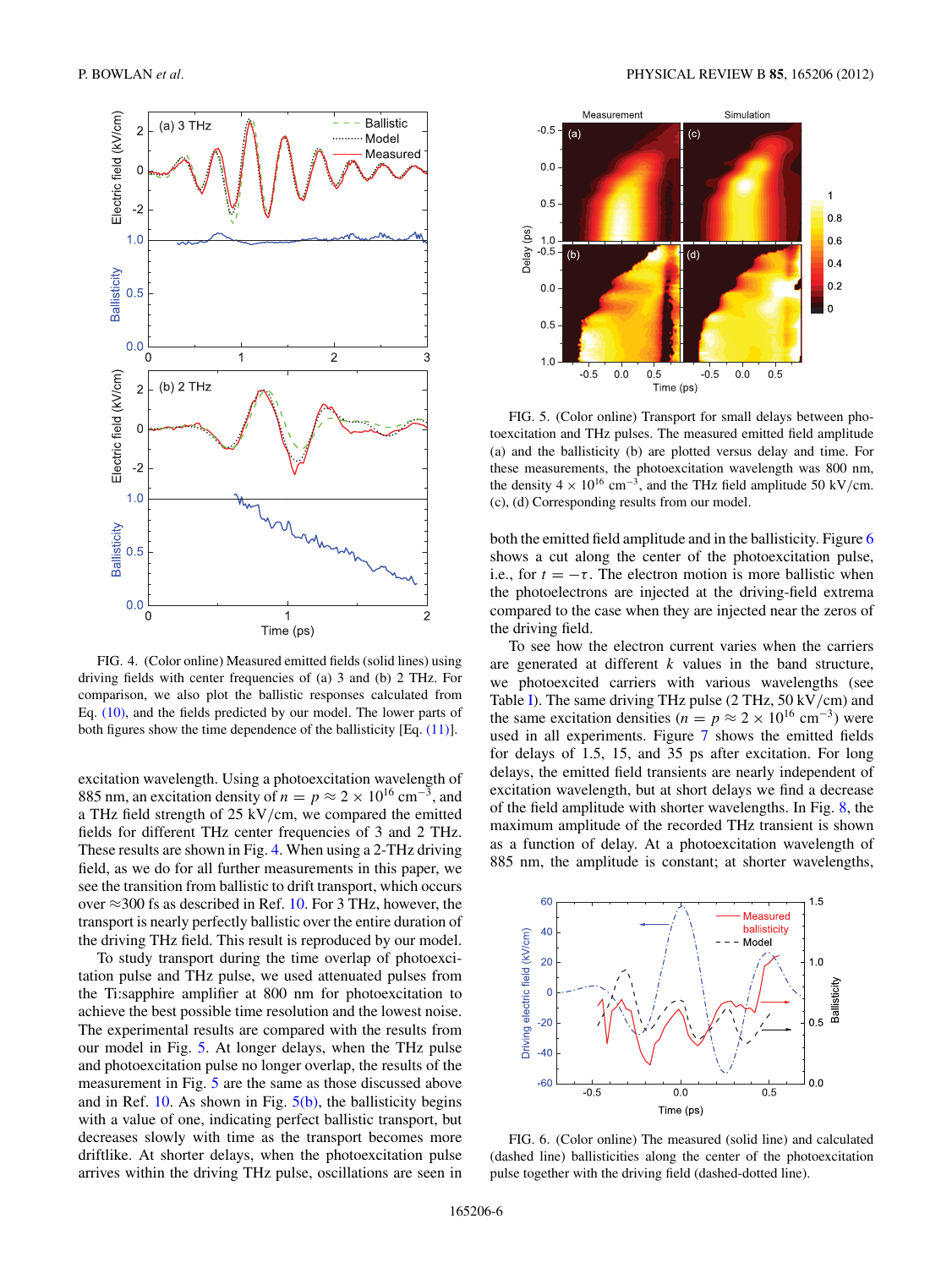<span id="page-6-0"></span>TABLE I. Photon energy, corresponding excess energy relative to the minimum of the conduction band, and conduction-band valleys [the *L* valley is 0.3 eV above the  $\Gamma$  valley (Refs. [42](#page-8-0) and [43\)](#page-8-0)] that can be reached, for the different excitation wavelengths used.

| Wavelength<br>(nm) | Photon energy<br>(eV) | Excess energy<br>(eV) | Valley      |
|--------------------|-----------------------|-----------------------|-------------|
| 885                | 1.40                  | $\approx 0$           |             |
| 800                | 1.55                  | 0.11                  |             |
| 750                | 1.65                  | 0.20                  |             |
| 680                | 1.82                  | 0.36                  | $\Gamma, L$ |
| 650                | 1.91                  | 0.43                  | $\Gamma, L$ |

it increases with delay. Exponential fits yield a rise time of 5 ps for 800 and 680 nm and a rise time of 14 ps for 650 nm. The rise time of 5 ps agrees very well with the time-resolved photoluminescence data of Ref. [44](#page-8-0) (open circles).

#### **IV. DISCUSSION**

The THz field strength applied in our experiments is low enough to limit electron transport to the  $\Gamma$  valley of GaAs with a parabolic conduction band structure. THz-induced tunneling<sup>47</sup> is unimportant because of the high carrier temperatures and because of the comparably low driving fields used. All of the experimental results shown above are consistent with our picture of high-field THz transport in an electron-hole plasma from Sec. [II.](#page-1-0)

As we have seen in Fig. [4,](#page-5-0) the transport is very sensitive to the frequency of the driving THz pulse. This is explained by the frequency dependence of the plasma heating by the THz radiation. In a THz field with a frequency of 3 THz, the electrons do not reach such high velocities as in a field with a frequency of 2 THz. Additionally, its velocity changes direction more frequently. According to Eq.  $(6)$ , both of these effects result in a much smaller heating rate. As a consequence, the electrons in a 3-THz field never feel a significant friction force and, thus, move ballistically within the duration of the THz pulse.

One expects that the electron motion is always ballistic initially. This is the case for the measurements shown in Fig. [4](#page-5-0) and in Figs. [1](#page-2-0) and [2](#page-3-0) of Ref. [10.](#page-8-0) However, this seems not to be always the case when the electrons are created within the driving THz pulse, as illustrated in Fig. [5.](#page-5-0) When the photoelectrons are created within the THz pulse, oscillations with a frequency of 4 THz are seen in both the emitted field's amplitude and ballisticity. The maxima in amplitude and ballisticity occur when the photoelectrons are injected at the extrema of the driving field, and the minima at the zero crossings of the driving field. The reason for this effect is that the electrons are created with an average velocity of zero. At the field extrema, ballistically moving electrons have velocity zero  $[Eq. (10)]$  $[Eq. (10)]$ . Therefore, electrons created at these times move in phase with the current expected for ballistic transport, leading to the observed maxima for the emitted field amplitude and the ballisticity. On the other hand, if the electrons are created when the driving field is zero and ballistic electrons have their maximum velocity, the newly created electrons have a velocity  $\pi/2$  out of phase with ballistic transport.

To further illustrate this effect, we modified our theoretical model to account for the carrier injection at various phases of the THz pulse. Instead of modeling a time-dependent carrier density, we used a constant carrier density, but truncated the THz driving field with a smoothed step function in time centered at the moment of carrier injection:<sup>[48](#page-8-0)</sup>

$$
E_{\rm dr}(t,\tau) = \frac{E_{\rm probe}(t)}{2} \left[ \text{erf}\left(\frac{t+\tau}{\Delta t_{\rm pump}}\right) + 1 \right]. \tag{12}
$$

In the calculation we used the measured driving THz pulse at each delay. For the excitation pulse intensity, a 70-fs Gaussian pulse (which was its measured pulse duration) was used. To calculate the emitted THz field from the current, we used Eq. [\(8\).](#page-4-0) The results are shown in Figs.  $5(c)$  and  $5(d)$ . Our theory reproduces the measured oscillations along  $t = -\tau$  very well.



FIG. 7. (Color online) Measured emitted field of photoexcited carriers using several excitation wavelengths (as indicated) for delays *τ* between the excitation pulse and the THz pulse of (a) 1.5 ps, (b) 15 ps, and (c) 35 ps. The inset shows the electronic band structure of GaAs. For excitation wavelengths shorter than 700 nm, the electrons have enough energy to scatter into the *L* valley, from which they return to the  $\Gamma$  valley with a time constant (Ref. [44\)](#page-8-0) of 5 ps.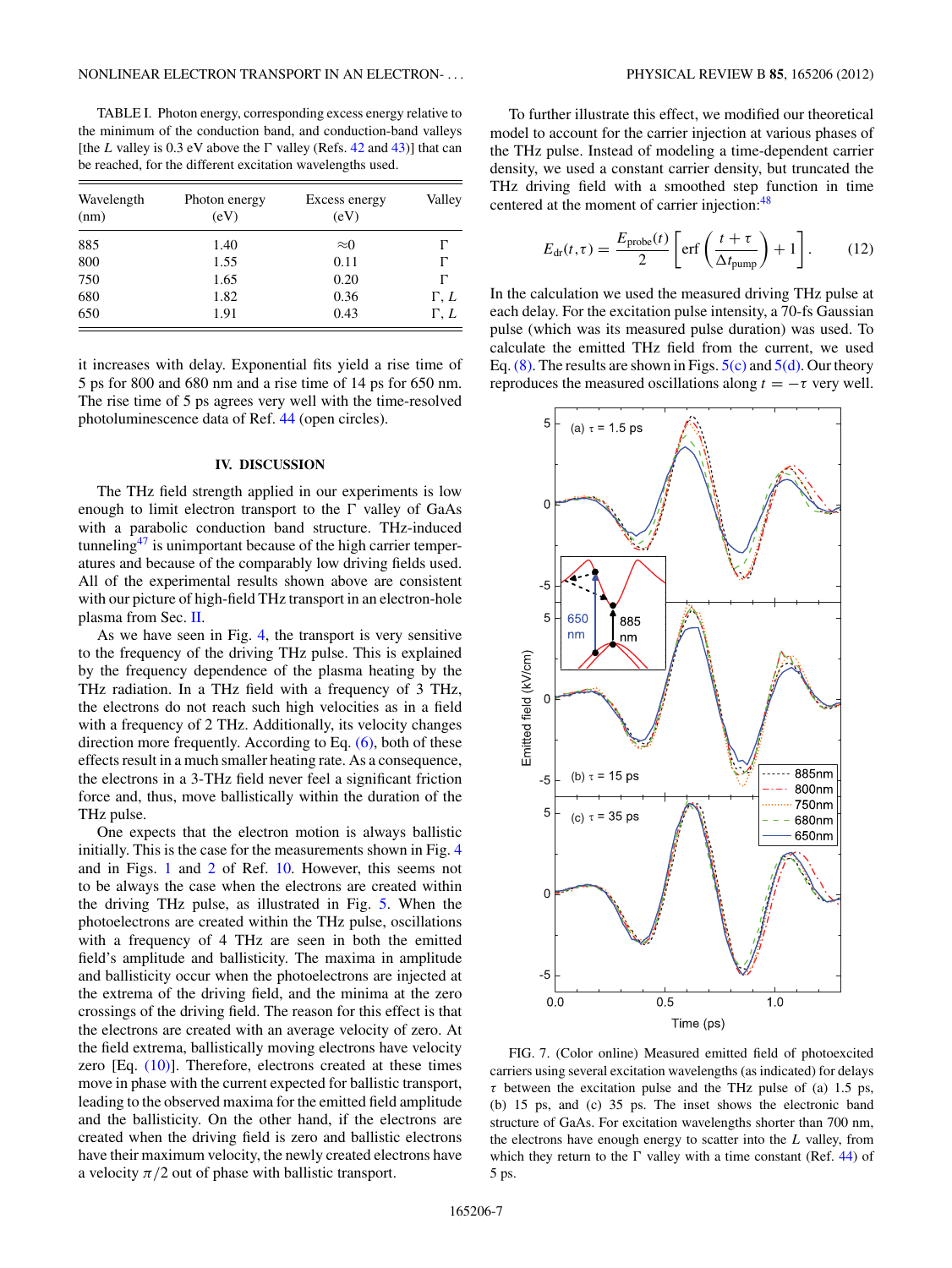<span id="page-7-0"></span>

FIG. 8. (Color online) Symbols: amplitude of the emitted THz transient as a function of the delay *τ* for excitation wavelengths as indicated. Solid lines: exponential fits with  $\tau_{\text{rise}}$  as indicated. Open circles: return of electrons to the  $\Gamma$  valley as measured in time-resolved photoluminescence [data are taken from the line in Fig.  $2(b)$  of Ref. [44](#page-8-0) and scaled to agree with our results at 2 ps].

With different excitation wavelengths we generate electrons at different points in the band structure. This nonthermal distribution thermalizes very quickly.<sup>[49](#page-8-0)</sup> The distribution can then be described by a Boltzmann distribution function with an electron temperature higher than the lattice temperature. Subsequent cooling of the carriers is expected to be faster than 1 ps at room temperature, the temperature of our experiments.<sup>49</sup> Therefore, our transport measurements, independent of excitation wavelength, all start with a thermal carrier distribution at room temperature with an overall average velocity  $v_e = 0$ . We, however, find (Fig. [7\)](#page-6-0) that the emitted fields for delays of 1.5 and 15 ps are different for different excitation wavelengths.

This dependence on excitation wavelength is caused by two effects. The first effect is a partial transfer of electrons to the side valleys immediately after photoexcitation of the electron-hole plasma. In GaAs, the minima of the *L* and *X* valleys<sup>[42,43](#page-8-0)</sup> are 300 and 480 meV higher than that of the  $\Gamma$ valley. With excitation wavelengths shorter than  $\approx 700$  nm, the electrons have enough excess energy to scatter to the *L* valley. Since thermalization within the  $\Gamma$  valley<sup>49</sup> happens on a similar time scale as the transfer to the *L* and *X* valleys, we do not expect sharp thresholds for scattering into these side valleys. Thus, some scattering to the *L* valley can occur even at wavelengths of 800 nm. Since the electron mass in the side valleys is much higher, the electrons in the side valleys make only a negligible contribution to the current; they are essentially lost for transport.

Although scattering to the side valleys is known to happen very quickly ( $\approx$ 50 fs), it takes much longer for the electrons to return to the  $\Gamma$  valley.<sup>[44,50,51](#page-8-0)</sup> In our measurements, the temporal resolution is limited by the half-cycle of the THz pulse (2507 fs), so we could not resolve the ultrafast transfer of electrons from the  $\Gamma$  valley to the side valleys. Their slow return to the  $\Gamma$  valley results in the slow increase of the emitted current shown in Fig. 8. This plot also contains exponential fits to the experimental data (solid lines). The gradual rise time  $\tau_{\text{rise}}$  = 5 ps of the 800- and 680-nm data perfectly matches the return time of electrons to the  $\Gamma$  valley as measured in time-resolved photoluminescence<sup>44</sup> (open circles).



FIG. 9. (Color online) Initial carrier density versus sample depth for the different photoexcitation wavelengths.

At an excitation wavelength of 650 nm, another effect becomes important, namely, the inhomogeneous carrier density due to the short penetration depth of the excitation pulses into the GaAs layer (see Fig. 9). This results in a higher local carrier density close to the front surface of the GaAs layer and an increase of the momentum relaxation rates (cf. Fig. [1\)](#page-2-0), additionally reducing the emitted THz amplitude. For longer excitation wavelengths such as 680 nm, this effect plays a minor role. The spatially inhomogeneous electron-hole plasma relaxes toward a homogeneous distribution of lower density via ambipolar diffusion, $52$  that is, electrons and holes have to diffuse together. This results in ambipolar diffusion being much slower than the diffusion of electrons alone. In GaAs, the time constant for this ambipolar diffusion is 13 ps, which agrees very well with the observed rise time of the THz amplitude of 14 ps (Fig. 8).

At wavelengths shorter than 650 nm, the front AlGaAs layer of our sample begins to significantly absorb the excitation pulse. We measured the emitted fields also with 400-nm excitation (not shown here), where the AlGaAs absorbs all of the excitation photons. At short delays, this is essentially a measurement of the photoelectron transport in AlGaAs. In these data, the transport was ballistic initially, but the transition to driftlike motion was much faster than in GaAs. By the end of the driving THz pulse, the transport was nearly driftlike. We found that as we increased the delay between the excitation and the THz pulse, the transport did become more ballistic because the carriers slowly diffuse into the GaAs layer. Even after a 70-ps delay, the transport was still more driftlike than in GaAs, indicating that carriers remained in the AlGaAs layer.

#### **V. CONCLUSIONS**

Our THz experiments give evidence that the transport in an electron-hole plasma in a semiconductor is very different from transport by electrons and holes alone. In GaAs, the current from holes is much smaller than the current from the same density of electrons. The presence of holes leads, however, to an increase of scattering and thus to a faster transition from the initial ballistic transport to drift transport. If electrons and holes are generated with enough excess energy, a fraction of the electrons scatter into side valleys where they do not contribute to the current. Because of the increase of scattering with hole